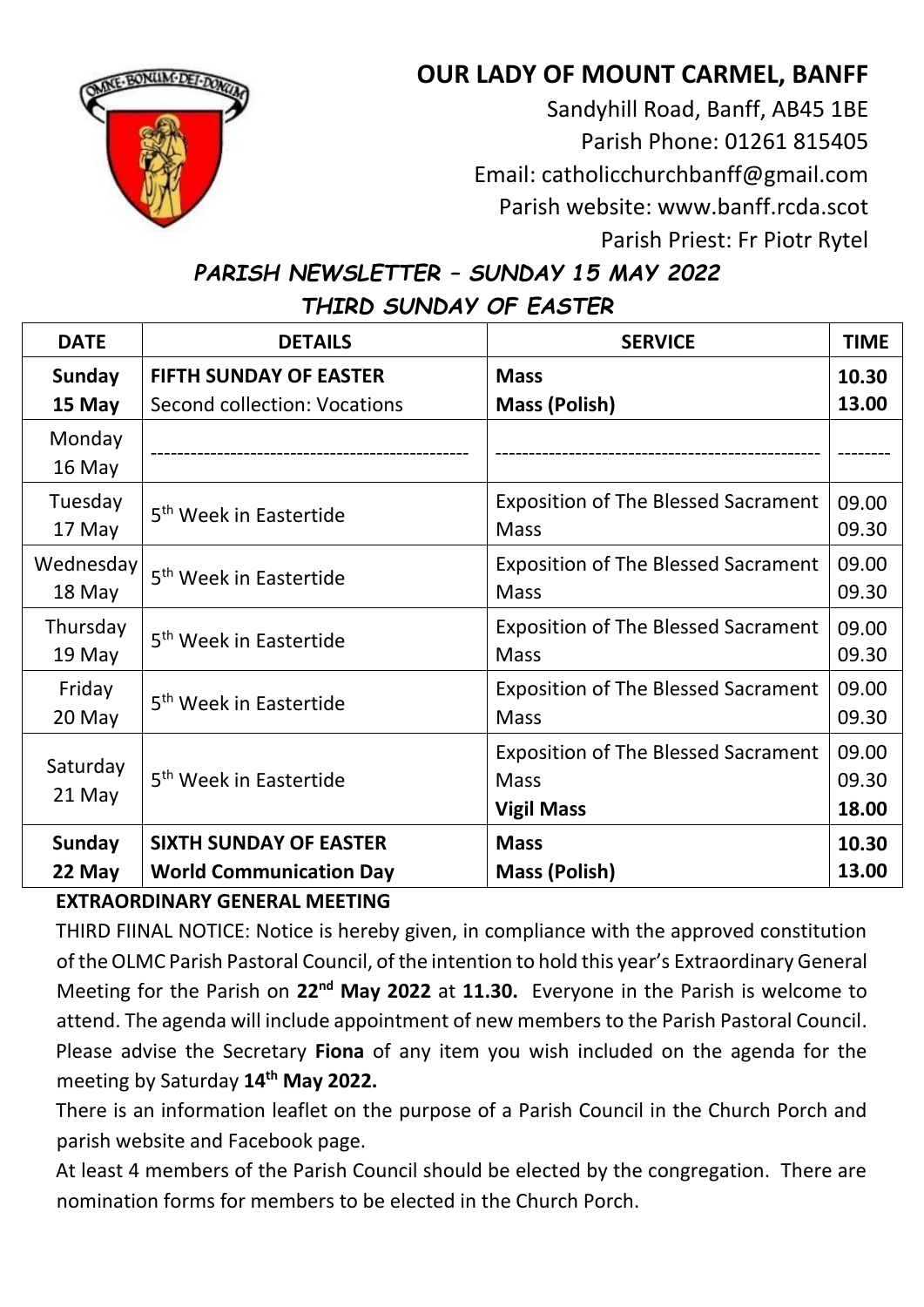**READINGS:**

*1 st Reading:* Acts 14:21-27 *Resp. Psalm:* 145:8-13 *2 nd Reading:* Revelation 21:1-5 *Gospel:* John 13:31-35

## **SUNDAY REFLECTION**

By God's goodness and compassion, the doors of His kingdom have been opened to all who have faith, Jew or Gentile.

That's the good news Paul and Barnabas proclaim in today's First Reading. With the coming of the Church—the new Jerusalem John sees in today's Second Reading—God is "making all things new."

In His Church, the "old order" of death is passing away and God for all time is making His dwelling with the human race, so that all peoples "will be His people and God Himself will always be with them." In this the promises made through His prophets are accomplished.

The Church is "the kingdom for all ages" that we sing of in today's Psalm. That's why we see the Apostles, under the guidance of the Spirit, ordaining "presbyters" or priests.

Anointed priests and bishops will be the Apostles' successors, ensuring that the Church's "dominion endures through all generations", note that the New American Bible translates episcopois, the Greek word for bishops, as "overseers").

Until the end of time, the Church will declare to the world God's mighty deeds, blessing His holy name and giving Him thanks, singing of the glories of His kingdom.

In His Church, we know ourselves as His "faithful ones," as those Jesus calls "My little children" in today's Gospel. We live by the new law, the "new commandment" that He gave in His final hours.

The love He commands of us is no human love but a supernatural love. We love each other as Jesus loved us in suffering and dying for us. We love in imitation of His love.

This kind of love is only made possible by the Spirit poured into our hearts at Baptism, renewed in the sacrifice His priests offer in every Mass.

By our love we glorify the Father. And by our love all peoples will know that we are His people, that He is our God. (Scott Hahn)

## **FOR YOUR PRAYERS:**

• **Sick:** Kate Hamilton

## **PARISH NEWS**

**1.** Next Sunday Special Collection for Communications